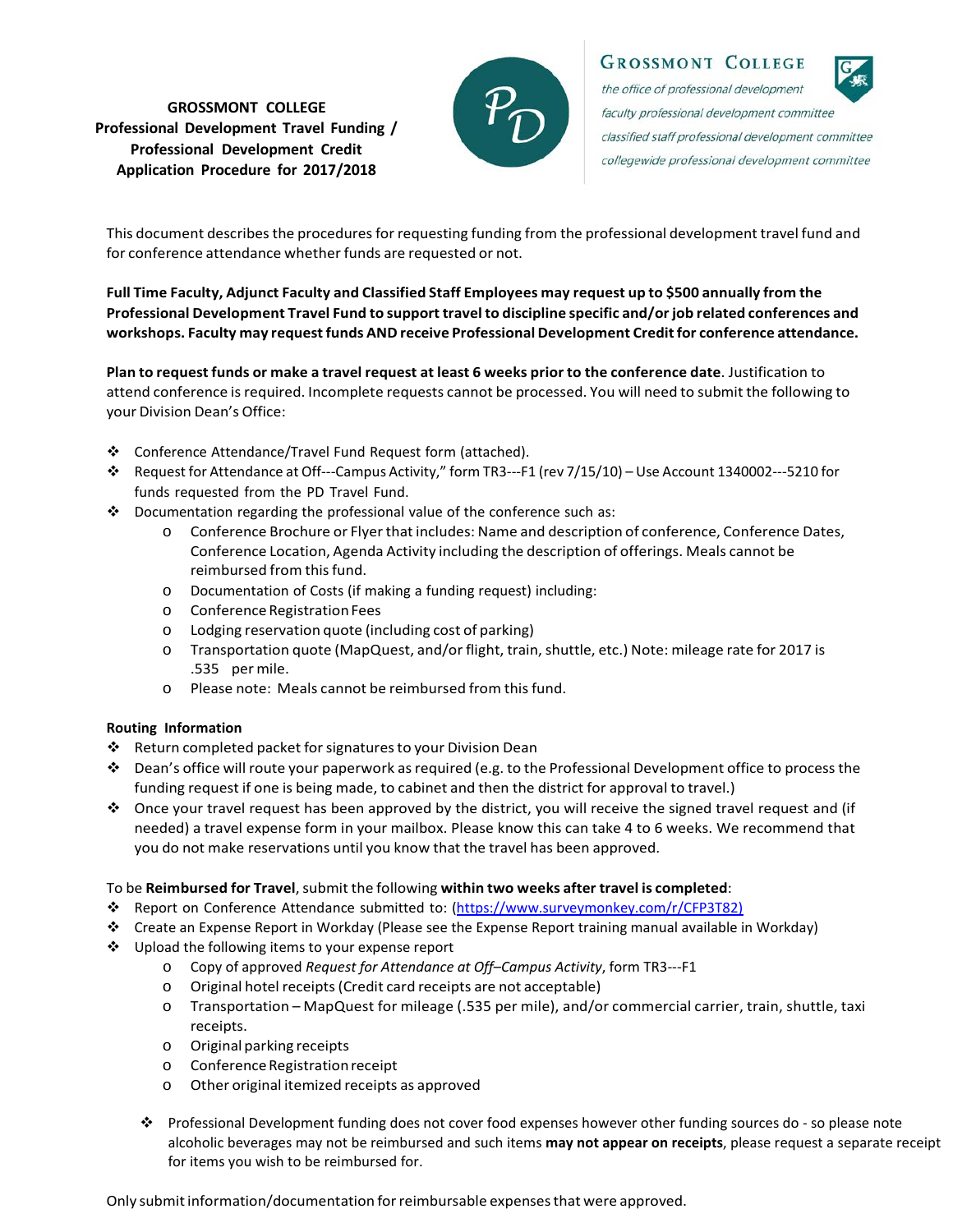**Request for Conference Attendance/ Funding from the Professional Development Office Travel Fund**



**GROSSMONT COLLEGE** 

the office of professional development faculty professional development committee classified staff professional development committee collegewide professional development committee

|                                                                                                                                                                     | Date                                              |                         |
|---------------------------------------------------------------------------------------------------------------------------------------------------------------------|---------------------------------------------------|-------------------------|
|                                                                                                                                                                     |                                                   |                         |
| <b>Full time Faculty</b>                                                                                                                                            | $\Box$ Adjunct Faculty                            | $\Box$ Classified Staff |
| am requesting funds from the Professional Development Travel Fund<br>(Please identify request amount below)                                                         |                                                   |                         |
|                                                                                                                                                                     |                                                   |                         |
|                                                                                                                                                                     | Total PD Funds Requested Total PD Funds Requested |                         |
| plan to use attendance at this conference to satisfy my professional development obligation<br>(Please indicate number of hours requested. 8 hours per day maximum) |                                                   |                         |
| I will be requesting a substitute                                                                                                                                   |                                                   |                         |

Conference Attendance Policy/Procedures:

- 1. Submit application for funding and all documentation at leastsix weeks prior to conference date.
- 2. \$500 maximum reimbursement per academic year for full time faculty, adjunct faculty, and classified staff. Faculty conferences must be in discipline, discipline related, curriculum methods, or approved training. Classified conferences must be related to job description and approved by the unit manager.
- 3. Submit all required formsto the Division Dean's Office at least**six weeks prior to the conference start date**. Late submittals must include a written justification explaining the delay and may not be processed.
- 4. If request is denied, applicant will be informed of the denial by the appropriate Committee Chair and will be given the opportunity to appeal.
- 5. A Report on Conference Attendance is required for reimbursement. This Report and Travel Expense Claim forms must be submitted to the Office of Professional Development within two weeks of travel

## *I Have Read the Policy and Agree to the Procedures Above*

| <b>Print Name</b>                                                                                                                                                                                                              | Signature                                                                                                                                                                                                                      | Date |
|--------------------------------------------------------------------------------------------------------------------------------------------------------------------------------------------------------------------------------|--------------------------------------------------------------------------------------------------------------------------------------------------------------------------------------------------------------------------------|------|
|                                                                                                                                                                                                                                | Supervisor / Department Chair Signature                                                                                                                                                                                        | Date |
|                                                                                                                                                                                                                                | Committee Action (to be completed by the Professional Development Office):                                                                                                                                                     |      |
| Date: the contract of the contract of the contract of the contract of the contract of the contract of the contract of the contract of the contract of the contract of the contract of the contract of the contract of the cont |                                                                                                                                                                                                                                |      |
| Denied: and the state of the state of the state of the state of the state of the state of the state of the state of the state of the state of the state of the state of the state of the state of the state of the state of th |                                                                                                                                                                                                                                |      |
|                                                                                                                                                                                                                                | Appeal: Controller of Appeal: Controller of Appeal: Controller of Appeal: Controller of Appeal: Controller of Appeal: Controller of Appeal: Controller of Appeal: Controller of Appeal: Controller of Appeal: Controller of Ap |      |
| Signatures:                                                                                                                                                                                                                    |                                                                                                                                                                                                                                |      |
|                                                                                                                                                                                                                                | Cindi Harris / Micah Jendian, Professional Development Coordinators<br>Jeannette Calo - Chair Faculty Professional Development Committee                                                                                       |      |

**Pat Murray – Chair Classified Professional Development Committee**